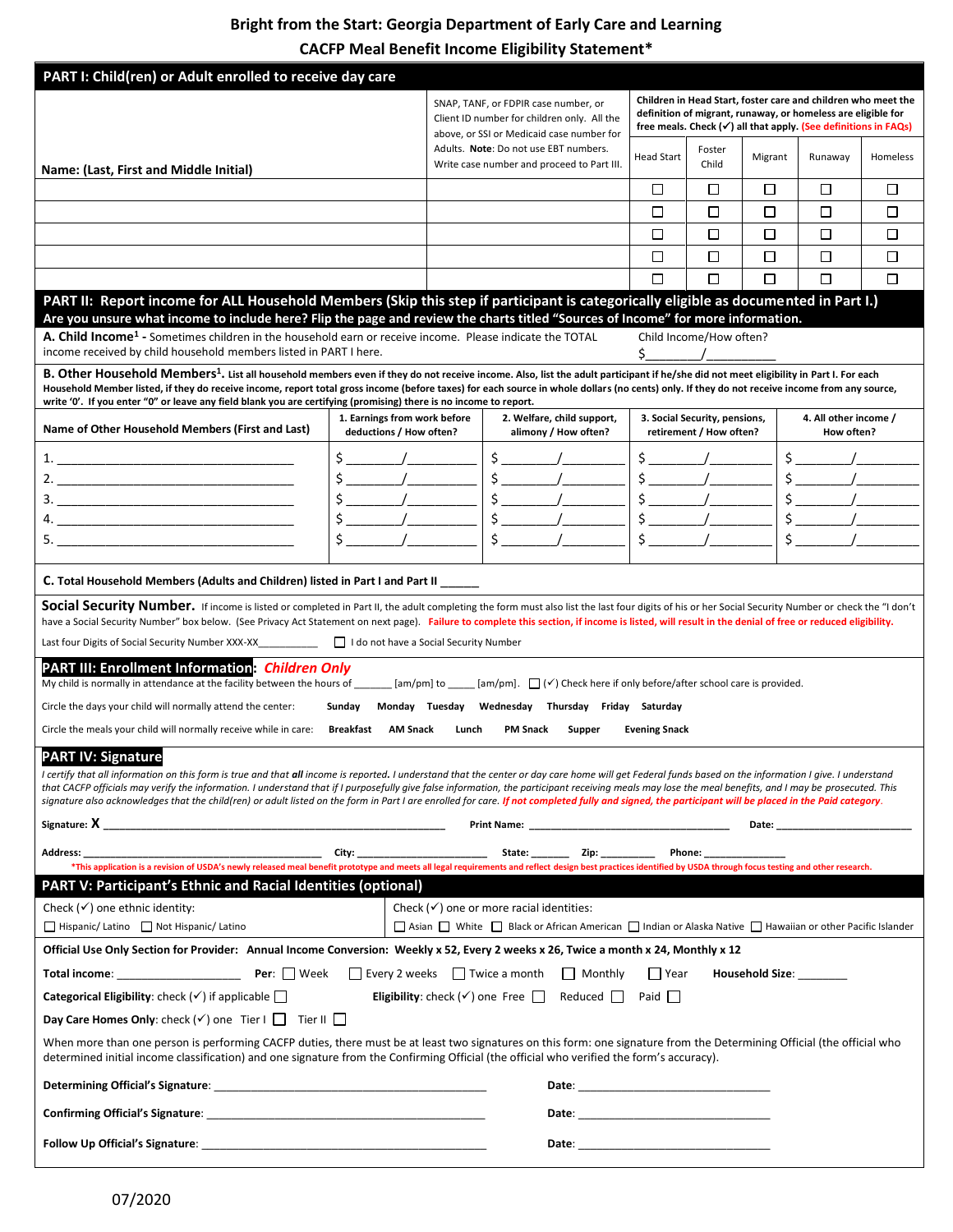The participant in the day care facility may qualify for free or reduced-price meals if your household income falls within the limits on the Annual Income Eligibility Guidelines.

| <b>Household Size</b>  | <b>Yearly Income</b>                   |
|------------------------|----------------------------------------|
|                        |                                        |
| 2                      |                                        |
| 3                      | Please refer to the Income             |
|                        | <b>Eligibility Guidelines that are</b> |
| 5                      | updated annually and                   |
| հ                      | available on DECAL's                   |
|                        | website.                               |
|                        |                                        |
| Each additional person | Add:                                   |

**Privacy Act Statement**: The Richard B. Russell National School Lunch Act requires the information on this application. You do not have to give the information, but if you do not, we cannot approve your child for free or reduced-price meals. You must include the social security of the adult household member who signs the application. The social security number is not required when you apply on behalf of a foster child or you list a SNAP, Temporary Assistance for Needy Families (TANF) Program or Food Distribution Program on Indian Reservations (FDPIR) case number for your child or other (FDPIR) identifier or when you indicate that the adult household member signing the application does not have a social security number. We will use your information to determine if your child is eligible for free or reduced-price meals, and for administration and enforcement of the Program.

**Non-discrimination Statement:** In accordance with Federal civil rights law and U.S. Department of Agriculture (USDA) civil rights regulations and policies, the USDA, its Agencies, offices, and employees, and institutions participating in or administering USDA programs are prohibited from discriminating based on race, color, national origin, sex, disability, age, or reprisal or retaliation for prior civil rights activity in any program or activity conducted or funded by USDA.

Persons with disabilities who require alternative means of communication for program information (e.g. Braille, large print, audiotape, American Sign Language, etc.), should contact the Agency (State or local) where they applied for benefits. Individuals who are deaf, hard of hearing or have speech disabilities may contact USDA through the Federal Relay Service at (800) 877-8339. Additionally, program information may be made available in languages other than English.

To file a program complaint of discrimination, complete the [USDA Program Discrimination Complaint Form,](http://www.ocio.usda.gov/sites/default/files/docs/2012/Complain_combined_6_8_12.pdf) (AD-3027) found online at[: http://www.ascr.usda.gov/complaint\\_filing\\_cust.html,](http://www.ascr.usda.gov/complaint_filing_cust.html) and at any USDA office, or write a letter addressed to USDA and provide in the letter all of the information requested in the form. To request a copy of the complaint form, call (866) 632- 9992. Submit your completed form or letter to USDA by mail: U.S. Department of Agriculture, Office of the Assistant Secretary for Civil Rights, 1400 Independence Avenue, SW, Washington, D.C. 20250-9410; fax: (202) 690-7442; or email: [program.intake@usda.gov.](mailto:program.intake@usda.gov)

**This institution is an equal opportunity provider.**

**Sources of Income Chart<sup>1</sup>**

| Sources of Income for Children                                    |                                                                                                                                                                               |  |                                                                                                 | Sources of Income for Adults                                                                                                                                                                                                      |                                                                                                                                                                                                                                             |
|-------------------------------------------------------------------|-------------------------------------------------------------------------------------------------------------------------------------------------------------------------------|--|-------------------------------------------------------------------------------------------------|-----------------------------------------------------------------------------------------------------------------------------------------------------------------------------------------------------------------------------------|---------------------------------------------------------------------------------------------------------------------------------------------------------------------------------------------------------------------------------------------|
| Sources of Child Income                                           | Example(s)                                                                                                                                                                    |  | <b>Earnings from Work</b>                                                                       | <b>Public Assistance</b><br>Alimony / Child Support                                                                                                                                                                               | Pensions / Retirement /<br>All Other Income                                                                                                                                                                                                 |
| Earnings from work                                                | - A child has a regular full or part-time job<br>where they earn a salary or wages                                                                                            |  | - Salary, wages, cash<br>bonuses                                                                | - Unemployment benefits<br>- Worker's compensation<br>- Supplemental Security<br>Income (SSI)<br>- Cash assistance from<br>State or local<br>government<br>- Alimony payments<br>- Child support payments<br>- Veteran's benefits | - Social Security<br>(including railroad<br>retirement and black lung<br>benefits)<br>- Private pensions or<br>disability benefits<br>- Regular income from<br>trusts or estates<br>- Annuities<br>- Investment income<br>- Earned interest |
| Social Security<br>- Disability Payments<br>- Survivor's Benefits | - A child is blind or disabled and receives Social<br>Security benefits<br>- A parent is disabled, retired, or deceased, and<br>their child receives Social Security benefits |  | - Net income from self-<br>employment (farm or<br>business)<br>If you are in the U.S. Military: |                                                                                                                                                                                                                                   |                                                                                                                                                                                                                                             |
| -Income from person outside the household                         | - A friend or extended family member<br>regularly gives a child spending money                                                                                                |  | - Basic pay and cash bonuses<br>(do NOT include combat pay,<br>FSSA or privatized housing       |                                                                                                                                                                                                                                   |                                                                                                                                                                                                                                             |
| -Income from any other source                                     | - A child receives regular income from a<br>private pension fund, annuity, or trust                                                                                           |  | allowances)<br>- Allowances for off-base housing,<br>food and clothing                          | - Strike benefits                                                                                                                                                                                                                 | - Rental income<br>- Regular cash payments<br>from outside household                                                                                                                                                                        |

### **INSTRUCTIONS**

### **Households that receive SNAP, TANF, FDPIR, SSI or Medicaid: Complete the following:**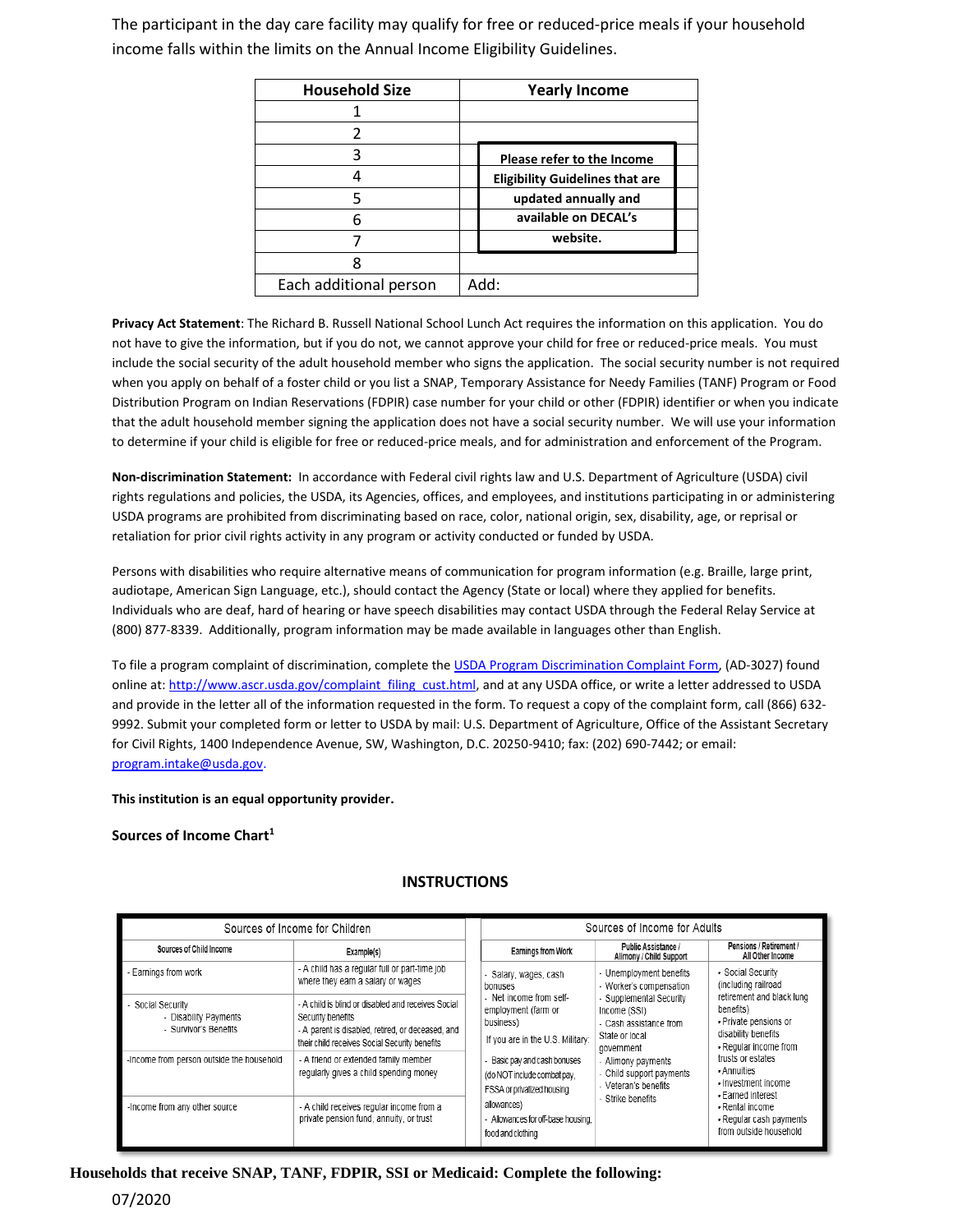**Part I:** For family day care home and child care center, list participant's name and a SNAP, TANF, or FDPIR case number. For adult day care, list participant's name and a SNAP, TANF, FDPIR, SSI or Medicaid case number. **Note: foster children (children placed in the household by the court system) can be included in this section. A separate form is no longer needed for foster children. Note:** Children in Foster care, enrolled in Head Start and children who meet the definition of Homeless, Migrant or Runaway are eligible for free meals. Please refer to the Q&A section for a definition of each free categorical eligibility.

**Part II:** Skip this part.

**Part III**: Child care centers only. Provide the normal days and hours your child is in attendance in the center and indicate the meals he/she normally receives while in care.

**Part IV:** Sign the form.

Part V: Answer this question if you choose to.

#### **All other Households, including WIC households, complete the following:**

**Part I:** For family day care home, child care center or adult day care, list participant's name.

Part II: To report total household income from last month, complete the following:

**A- Child Income**: Please indicate the TOTAL income received by **Child** household members listed in PART I. Please list any child income and how often it is received in this section.

**B** – **Adult Income:** List the first and last name of each **Adult** person living in your household as an economic unit. You must indicate yourself and all other adult members living with you. In the case of an adult participant, the adult participant, and if residing with the adult participant, the spouse and dependent(s) of the adult participant should be listed here as well. Attach another sheet if necessary.

**List Gross Income.** Next to each person's name, list each type of income received last month, and how often it was received.

**B-Column 1**: List the gross income each person earned from work. This is not the same as take-home pay. Gross income is the amount earned before taxes and other deductions. The amount should be listed on your pay stub, or your boss can tell you. Next to the amount, write how often the person got it (weekly, every other week, twice a month, or monthly).

**B-Column 2**: List the amount each person got last month from welfare, child support, alimony.

**B-Column 3**: List Social Security, pensions, and retirement.

**B-Column 4**: List all other income sources including Worker's Compensation, unemployment, strike benefits,

Supplemental Security Income (SSI), Veteran's benefits IVA benefits), disability benefits, regular contributions from people who do not live in your household. Report net income from self-owned businesses, farming, or rental income. Next to the amount, write how often the person got it. If you are in the Military Housing Privatization Initiative do not include this housing allowance.

**Social Security Number:** If income is listed or completed in Part II, the adult completing the form must also list the last four digits of his or her Social Security Number or mark the "I don't have a Social Security Number" box.

**If no income:** If the person does not receive income from any source, write "0". If "0" is entered or any income field are blank, the person is certifying that there is no income to report.

**C – Total Household Members. Please list the total number of all household members (children and adults) in this section.**

**Part III**: Child care centers only. Provide the normal days and hours your child is in attendance in the center and indicate the meals he/she normally receives while in care.

**Part IV:** An adult household member must complete this section completely and then sign the form. Please refer back to Part II to ensure the last four digits of his/her social security number have been recorded or the box has been marked if he/she does not have one.

Part V: Answer this question if you choose to.

**Privacy Act Statement**: This explains how we use the information you give us.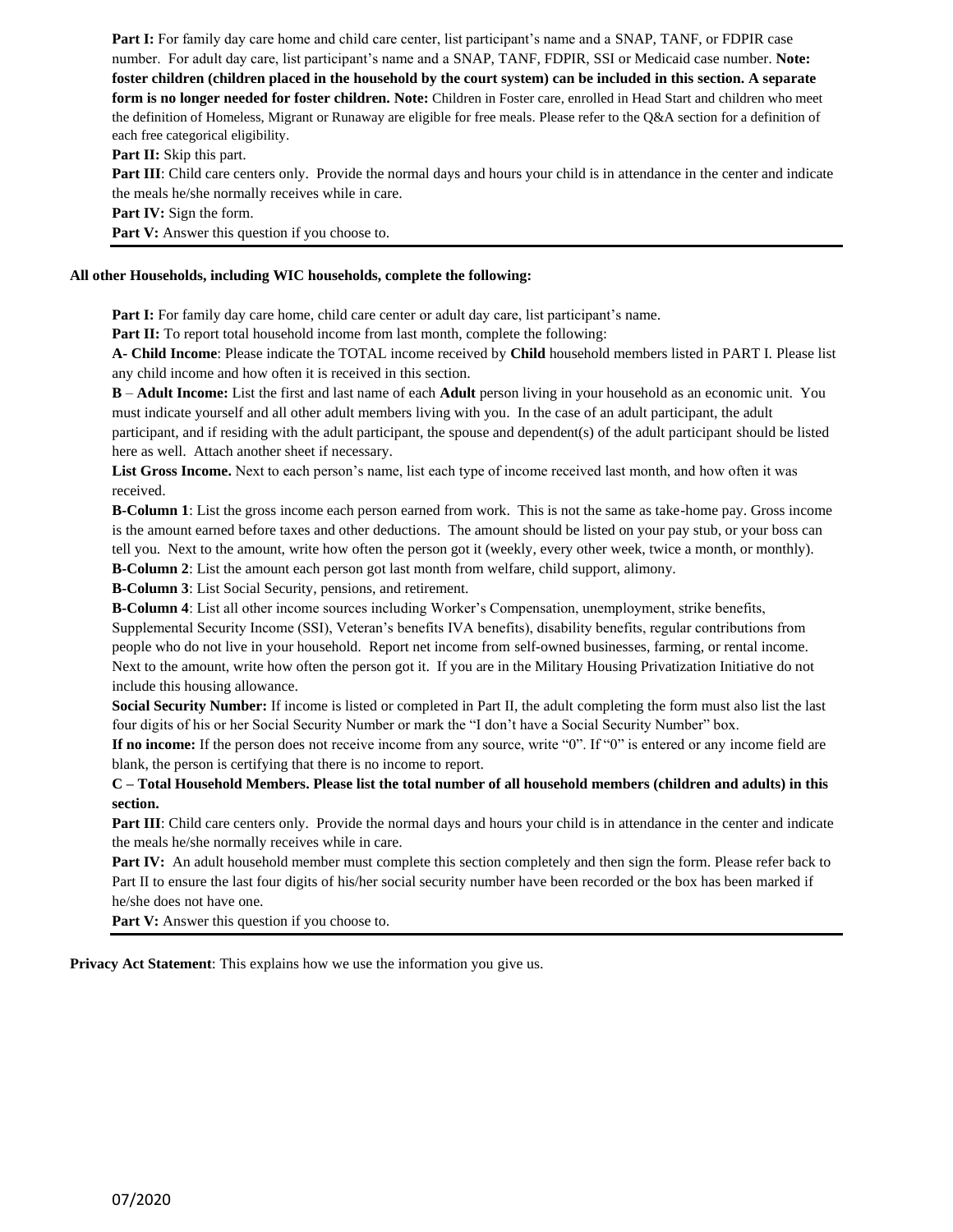### **The Child and Adult Care Food Program**

### **Income Eligibility Statement Form and Supporting Documents**

The United States Department of Agriculture (USDA) issued revised Income Eligibility Statements (IES) and other required forms to all state agencies to disseminate to institutions participating in the Child and Adult Care Food Program (CACFP). The newly revised IES package includes the following: IES form and instructions, reduced income guidelines template with privacy and non-discrimination statement, Sharing Information with Medicaid/SCHIP letter, sample house-hold letters based on program type, and template letters to use when verifying income and reporting the results of the verification. This newly revised IES application conforms to USDA's newly released prototypes and therefore meet all legal requirements and reflect design best practices identified by USDA through focus testing and other research.

The revised IES package and supporting documents is available at [http://www.decal.ga.gov/BftS/FormList.aspx?cat=CACFP.](http://www.decal.ga.gov/BftS/FormList.aspx?cat=CACFP)

### **Frequently Asked Questions**

### **Q. What information do I issue to parents?**

**A.** Institutions and facilities should issue the IES form, reduced income guidelines with the privacy and non-discrimination statement, appropriate household letter, and the Sharing Information with Medicaid/SCHIP letter to parents/guardians of children/adults participating in the CACFP.

# **Q. Can centers/day care homes require parents/guardians to complete the IES form as part of the enrollment package?**

**A.** Centers/day care homes can **request** that parents/guardians complete the form as part of the enrollment process, but centers should **not require** parents/guardians to complete the form nor should they have policies/practices in place that negatively impacts the prospective/current participant's enrollment if the parent declines or fails to complete or submit the form. This action would be in violation of the Program.

## **Q. Why is it necessary to issue the Sharing Information with Medicaid/SCHIP letter to parents?**

**A.** Parents/guardians that do not wish to have their information shared with either Medicaid or SCHIP must complete the form and return to facility. Otherwise and when requested by Bright from the Start or the United States Department of Agriculture (USDA), parent/guardian information will be shared with Medicaid/SCHIP.

# **Q. Is it necessary to have three official's signatures on the new IES form-especially when the center is an independent center with only one staff person managing the CACFP?**

**A.** No. Only one signature is required for Independent centers with only one staff person responsible for managing the CACFP. However, institutions with more than one person managing the CACFP, and center and administrative sponsors are required to have a minimum of two signatures: **determining official and confirming official**.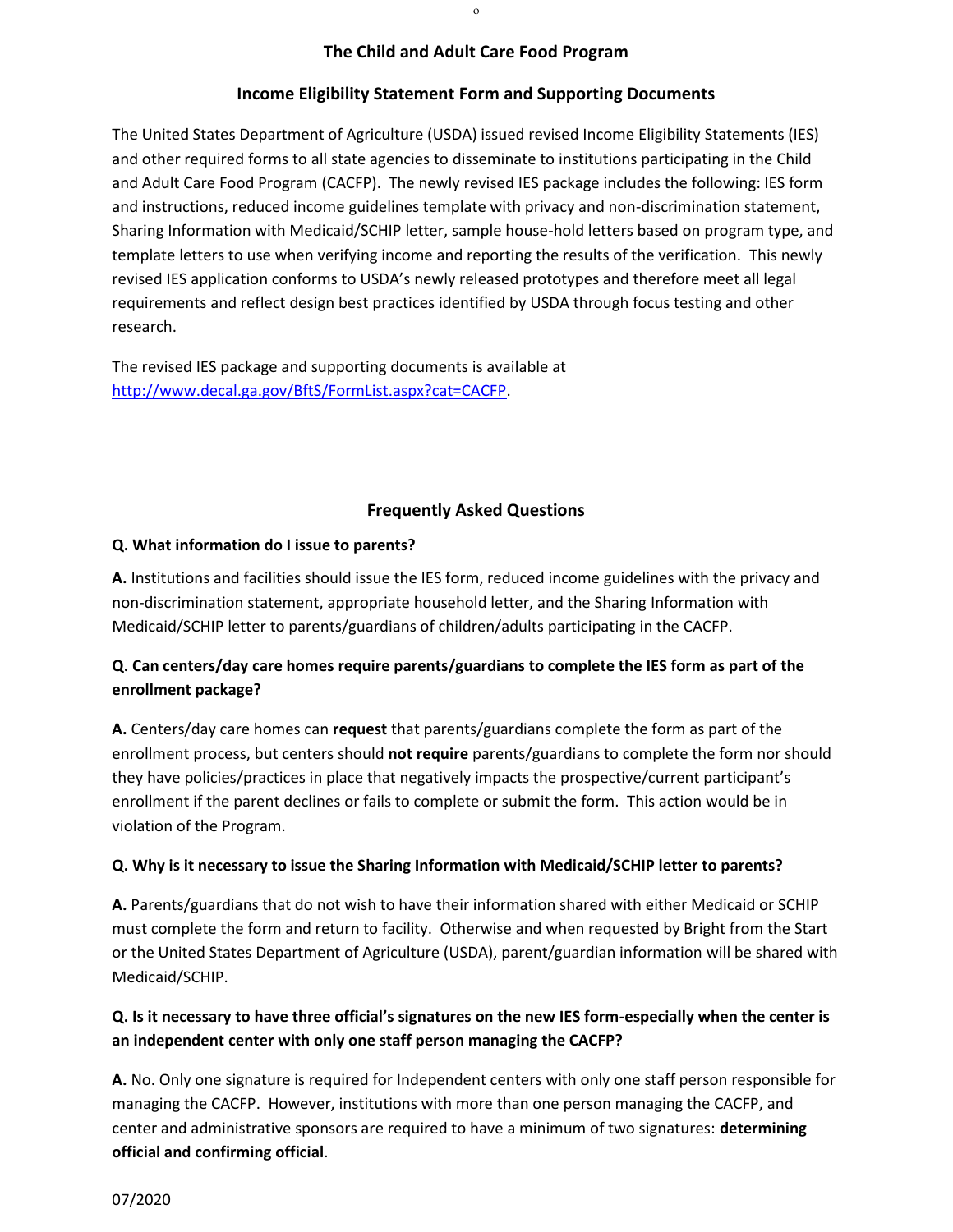## **Q. What is the purpose of having a determining and confirming official signature?**

**A.** The confirming official will review the form and ensure accuracy and completeness. IES forms are considered current and valid until the last day of the month in which the form was dated on year earlier. The date to be used to make this determination is the date in which the sponsor or institution official signs the IES form to certify eligibility of the participant.

## **Q. How long is the IES form considered current and valid?**

**A.** IES forms are considered current and valid until the last day of the month in which the form was dated one year previously. The date used to make this determination is the date in which the sponsor/ independent center official or parent/guardian signs the IES form. CACFP institutions and SFSP sponsors must decide which date they will use as the effective date and apply this date to all income eligibility forms submitted on behalf of all participants. CACFP institutions and SFSP sponsors are required to complete the **Income Eligibility - Effective Date Option Form.** In addition, institutions must indicate the options chosen in Section VIII. Recordkeeping (Item #2) of their Management Plan.

This means that sponsor and independent center officials should not request parent/guardians to complete IES forms at a specific frequency (e.g. start of each school year, every June, etc.). Request made by the sponsor or independent center official for IES form completion should be based solely on the expiration date of the IES forms.

## **Q. Do I send a report to Bright from the Start listing parent/guardians that want their information shared with Medicaid/SCHIP?**

**A.** No. When instructed by USDA, Bright from the Start will request and collect data from institutions.

## **Q. Can this form be used for children in childcare facilities and adults in adult daycare facilities?**

**A.** Yes.

## **Q. Can siblings be listed on one form?**

**A**. Yes. Siblings from the same household can be listed on one form as long as there is space available.

## **Q. When do I verify parent/guardian income?**

**A.** At the request of the United States Department of Agriculture (USDA), Bright from the Start, or any of its agents.

## **Q. Where can I get copies of the IES form and supporting documents?**

**A.** Access Bright from the Start's webpage at <http://www.decal.ga.gov/BftS/FormList.aspx?cat=CACFP>

# **Q. Can I still participate in the CACFP if parents do not complete the IES form or do not return the form to my center?**

**A.** Yes. However, children that do not have IES forms on file must be placed in the "**paid**" category on the roster, which will effect monthly reimbursement. Centers that are using the IES form to capture annual enrollment information will be required to use an alternate enrollment form that captures at a minimum the name of the child, normal hours and days of care and meals the child usually receives while in attendance.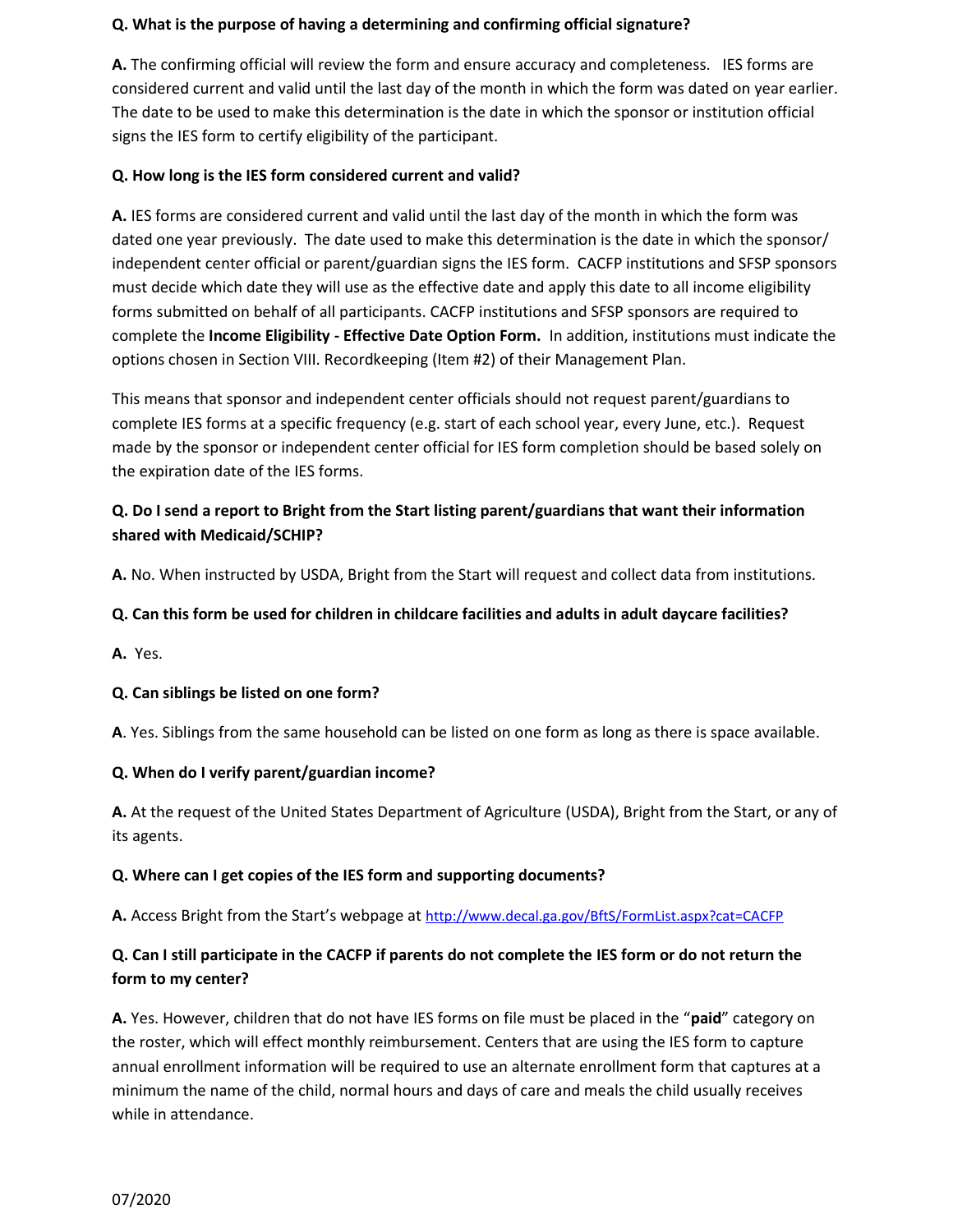# **Q. What if the form is completed by the parent but is not signed and dated by the sponsor or independent official. Is the form valid?**

**A.** The form would neither be current nor valid for free or reduced price meals since the signature and date of the sponsor or independent official is the certification of the eligibility of the participant.

## **Q. Are households required to report changes in circumstances?**

**A.** No, Public Law 108-265 modified the requirements related to reporting changes in income during the period of eligibility covered by the application. Households are not required to report changes in circumstances, such as increase in income, a decrease in household size, or when the household is no longer certified eligible for benefits through Supplemental Nutrition Assistance Programs (SNAP) or Temporary Assistance for Needy Families (TANF).

# **Q. Are temporary approvals (45 days) still required when no income is reported?**

**A.** No. Temporary approvals previously provided for short term assistance, such as when a household experienced a temporary income reduction or when no income was reported have been eliminated, are no longer required. Now, year-long eligibility includes households that report no income on their IES forms.

# **Q. Can parents list some but not all of the household income received?**

**A.** No, the IES form requests all the household income including the frequency. By signing the IES form the parent/guardian certifies that all the information on the form is true and that all income is reported and that they understand that the center or day care home will receive Federal funds based on the information listed by the parent/guardian.

# **Q. Do children participating in Head Start or Early Head Start need to complete additional income eligibility forms to qualify for free meals?**

**A.** Children enrolled in federal and state-funded Head Start or Early Head Start Programs are categorically eligible to receive free meal benefits without further application or eligibility determination. Categorical eligibility means Meal Benefit Forms are not required.

Eligibility determinations for the CNPs are made on an annual basis. As long as the child is enrolled in Head Start or Early Head Start at the time the annual eligibility determination is made, all reimbursable meals served to that child may be claimed at the free rate.

Institutions, sponsors, and school food authorities may establish eligibility of all Head Start enrollees through documentation provided by the Head Start program. Forms of acceptable documentation include:

- o Approved Head Start application
- o Statement of Head Start enrollment
- o List of participants from a Head Start official

## **Q. If a child who is eligible for Head Start benefits also attends a child care center or day care home, is the child automatically eligible for free CACFP meals at the child care facility without further application or eligibility determination?**

**A.** Yes. All CACFP reimbursable meals served to children enrolled in Head Start or Early Head Start may be claimed at the free rate by child care centers or at Tier I rates in day care homes in which they are enrolled. Documentation of acceptable Head Start eligibility must be maintained.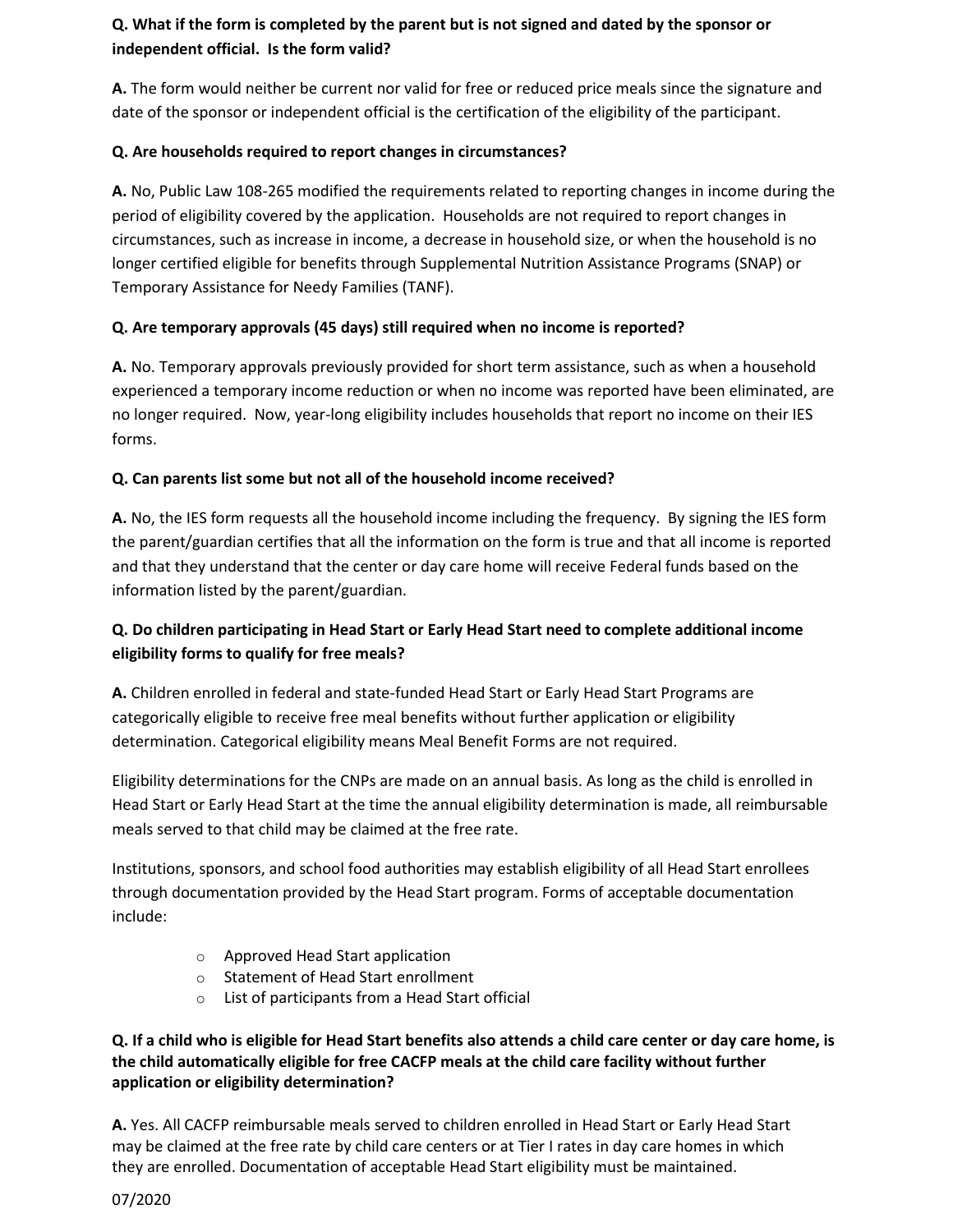## **Q. Are the siblings or other children who are members of a Head Start child's household also automatically eligible for free meals without further application?**

**A.** Only children enrolled in Head Start are categorically eligible. Categorical eligibility based on Head Start enrollment does not extend to all children in the same household.

## **Q. Can a day care home document its eligibility for Tier I reimbursement based on the provider's own child's enrollment in a Head Start program?**

**A.** The Improving Head Start for School Readiness Act of 2007 (Public Law 110-134) extended categorical eligibility only to children enrolled in Head Start; therefore, a child's Head Start enrollment does not extend to the provider.

## **Q. Are children who are enrolled in Head Start, but who are members of households that are above the Head Start income eligibility requirements, still eligible for CACFP meals at the free rate?**

**A.** Yes. All reimbursable meals served to children enrolled in Head Start may be claimed at the free rate. Head Start serves primarily children from families with household incomes at or below the federal poverty level. However, a small proportion of children in families with household incomes above the poverty level may also be served.

Public Law 110-134 amended sections 9(b)(12)(A)(iii) and 17(c)(5) of the Richard B. Russell National School Lunch Act to make any child enrolled in Head Start categorically eligible for free meals without further application or eligibility determination.

## **Q. Are children enrolled in state-funded prekindergarten programs eligible for free meals?**

**A.** Children participating in state-funded prekindergarten programs are not automatically eligible for free meals. In California, the income eligibility requirements for state-funded preschools are less stringent than the requirements for the Head Start Program. Therefore, determinations of eligibility for free meals for participants must be made on an individual basis.

**Section 107 of the Child Nutrition and WIC Reauthorization Act of 2004 (Act) amended section 9(b) of the Richard B. Russell National School Lunch Act to make runaway, homeless and migrant children categorically eligible for free meal benefits under the National School Lunch and School Breakfast Programs and is effective July 1, 2004.**

## **Q. What is the definition of homeless?**

**A.** The term "homeless children" has the meaning given to "homeless children and youths" in section 725(2) of the McKinney-Vento Homeless Assistance Act (42 U.S.C. 11434a(2)).

"Homeless children" means:

- 1. Individuals who lack a fixed, regular, and adequate nighttime residence; and
- 2. Includes
	- a. Children and youths who are sharing the housing of other persons due to loss of housing, economic hardship, or a similar reason; are living in motels, hotels, trailer parks, or camping grounds due to lack of alternative adequate accommodations; are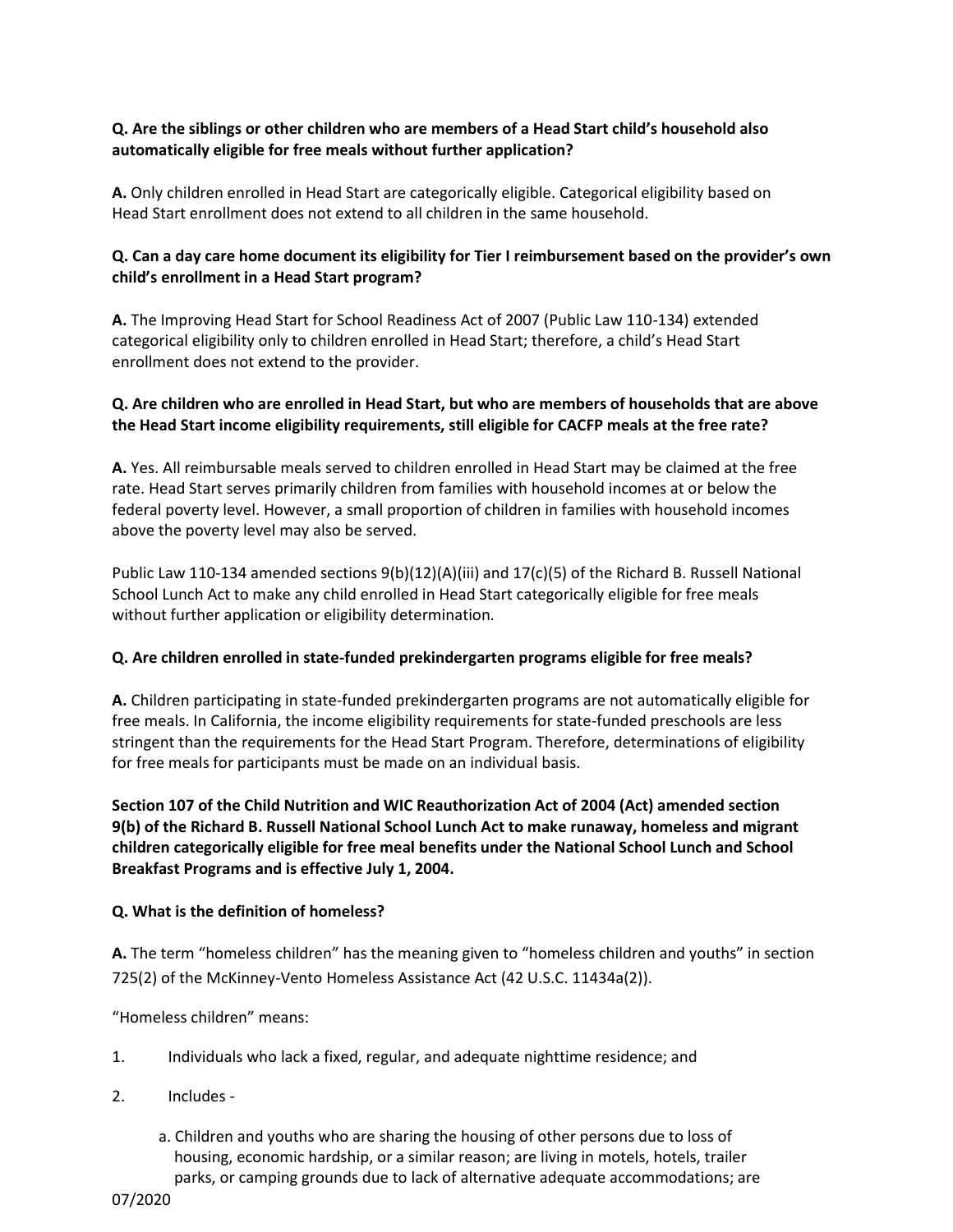living in emergency or transitional shelters; are abandoned in hospitals; or are awaiting foster care placement;

- b. Children and youths who have a primary nighttime residence that is a public or private place not designed for or ordinarily used as a regular sleeping accommodation for human beings;
- c. Children and youths who are living in cars, parks, public spaces, abandoned buildings, substandard housing, bus or train stations, or similar settings; and
- d. Migratory children who qualify as homeless because they are living in circumstances described in a-c above.

## **Q. What is the definition of migrant?**

**A.** Migrant family means, for purposes of CACFP eligibility, a family with children under the age of compulsory school attendance who changed their residence by moving from one geographic location to another, either intrastate or interstate, within the preceding two years for the purpose of engaging in agricultural work and whose family income comes primarily from this activity.

## **Q. What is the definition of runaway youth?**

**A.** The term "runaway", used with respect to a youth, means an individual who is less than 18 years of age and who absents himself or herself from home or a place of legal residence without the permission of a parent or legal guardian. [https://definitions.uslegal.com/r/runaway-youth](https://definitions.uslegal.com/r/runaway-youth.)

## **Q. What is the definition of Foster care?**

**A.** Foster care means 24-hour substitute care for children placed away from their parents or guardians and for whom the state agency has placement and care responsibility. This includes, but is not limited to, placements in foster family homes, foster homes of relatives, group homes, emergency shelters, residential facilities, child-care institutions, and pre-adoptive homes. A child is in foster care in accordance with this definition regardless of whether the foster care facility is licensed and payments are made by the state or local agency for the care of the child, whether adoption subsidy payments are being made prior to the finalization of an adoption, or whether there is federal matching of any payments that are made.